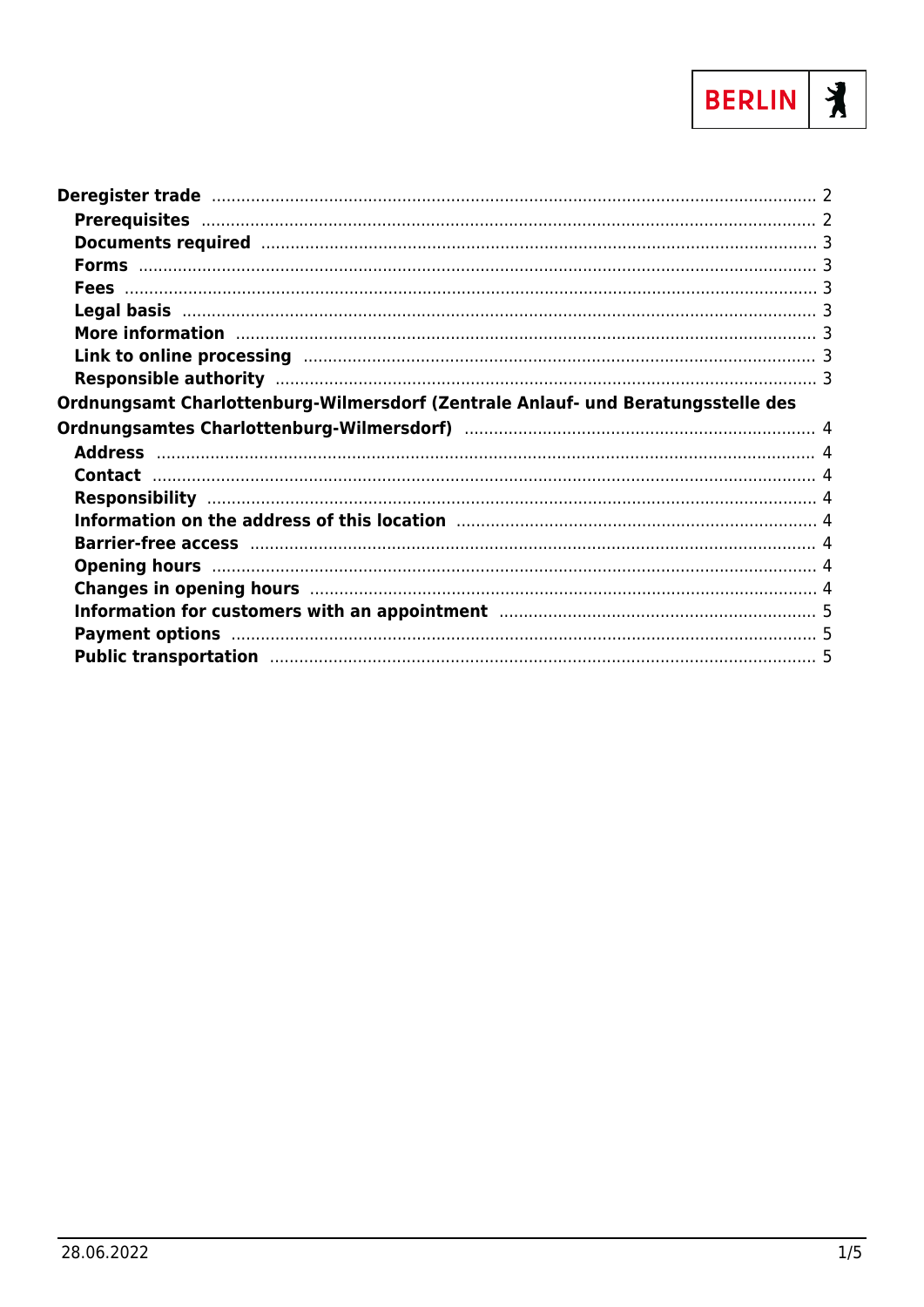# <span id="page-1-0"></span>Deregister trade

A trade deregistration is always necessary if you give up an independent trade with a fixed place of business (in the so-called "standing trade"). This is the case if:

- 1. you wish to **completely** terminate or discontinue the operation of your trade.
- 2. you move the head office of your business or a branch or dependent branch of your business to a new location outside the municipality **(outside Berlin)**. In this case, you must deregister your trade with your previous competent regulatory office in Berlin. Then re-register the trade with the trade authority at the new location in the new municipality.
- 3. **Change the legal form** of your trade. Deregister your trade under the previous legal form. Then re-register your trade with a trade registration under the new legal form.

#### **Notes:**

- 1. If your trade remains in existence and you only wish to notify the **partial cessation of individual trade activities**, you can voluntarily notify this by means of a trade re-registration. (see "Further information")
- 2. If you move the head office of your business or a branch office or dependent branch of your business within the municipality **(in the case of relocation within Berlin)** to a new location, it is sufficient to submit a trade reregistration to the Ordnungsamt of the new business location. (see "Further information")

The competent authority also forwards the trade deregistration to other offices such as the tax office, the chamber of crafts or the chamber of industry and commerce, the registry court and the employers' liability insurance association. The purpose of deregistering a trade is to enable the competent authority to monitor the exercise of the trade and to conduct statistical surveys.

### <span id="page-1-1"></span>**Prerequisites**

**You want to completely give up your already registered business, move it outside of Berlin or change its legal form.**

Traders are natural persons or legal entities (joint-stock company, limited liability company, registered cooperative or registered association, partnership limited by shares).

The following persons or their authorised representatives must deregister:  $\circ$  sole traders: the sole trader,

- $\circ$  partnerships (e.g. OHG, GbR): the managing partners,
- KG: each personally liable partner, the limited partners of a KG only if they have power of management.
- $\circ$  corporations (e.g. GmbH, AG): the legal representatives (managing directors, board of directors).
- **The trade deregistration must be done at the same time.** You must deregister your trade at the same time as you end your business activities, move to another community (outside Berlin), or change the legal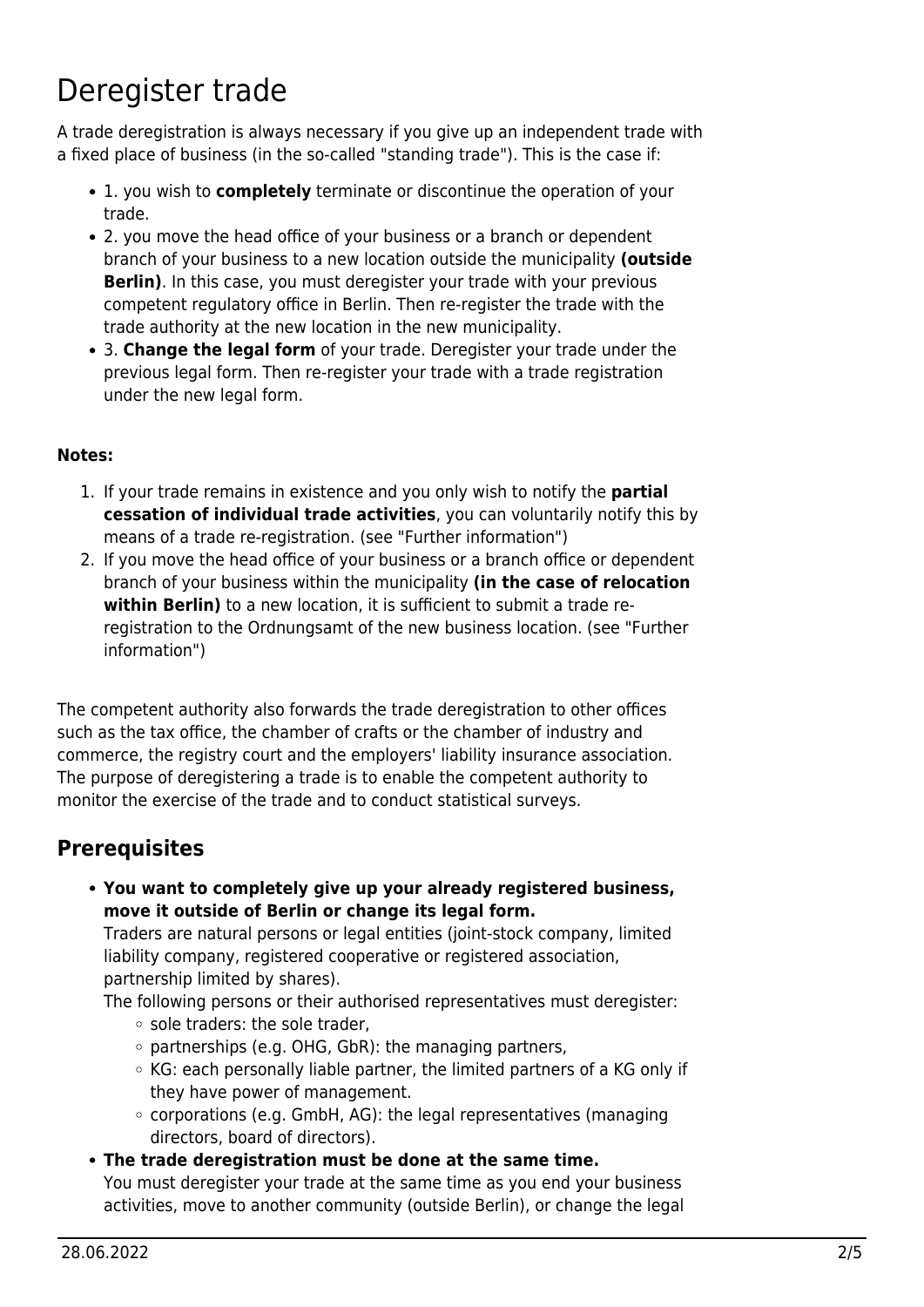form of your trade.

### <span id="page-2-0"></span>**Documents required**

#### **Trade deregistration**

Online possible; or you can use the form to deregister your business.

- **Identity document** Identity card or other official identification document with photo (not required for electronic application). Residence permit if the applicant is not a national of an EU country.
- **Up-to-date excerpt from the Trade Register** Registered companies please submit a current excerpt from the Trade Register as proof of the power of representation.

### <span id="page-2-1"></span>**Forms**

**Trade deregistration** ([https://www.berlin.de/formularverzeichnis/?formular=/ordnungsamt/stehend](https://www.berlin.de/formularverzeichnis/?formular=/ordnungsamt/stehendes-gewerbe/_assets/mdb-f122641-gewa3_neutral.pdf) es-gewerbe/ assets/mdb-f122641-gewa3 neutral.pdf)

### <span id="page-2-2"></span>**Fees**

none

# <span id="page-2-3"></span>**Legal basis**

- **Trade Regulation (Gewerbeordnung or GewO) § 14 Abs. 1** ([https://www.gesetze-im-internet.de/gewo/\\_\\_14.html](https://www.gesetze-im-internet.de/gewo/__14.html))
- **Trade Registration Ordinance (Gewerbeanzeigeverordnung or GewAnzV)** ([https://www.gesetze-im-internet.de/gewanzv\\_2014/BJNR120800014.html\)](https://www.gesetze-im-internet.de/gewanzv_2014/BJNR120800014.html)

### <span id="page-2-4"></span>**More information**

- **Fact sheet Berlin Chamber of Commerce and Industry (Industrie- und Handelkammer or IHK) - business registration** ([https://www.ihk-berlin.de/blueprint/servlet/resource/blob/2253230/6d787affb](https://www.ihk-berlin.de/blueprint/servlet/resource/blob/2253230/6d787affbea21707479d49ceb65412f6/merkblatt-gewerbeanzeige-data.pdf) [ea21707479d49ceb65412f6/merkblatt-gewerbeanzeige-data.pdf](https://www.ihk-berlin.de/blueprint/servlet/resource/blob/2253230/6d787affbea21707479d49ceb65412f6/merkblatt-gewerbeanzeige-data.pdf))
- **Information about privacy** ([https://www.berlin.de/formularverzeichnis/?formular=/ordnungsamt/stehend](https://www.berlin.de/formularverzeichnis/?formular=/ordnungsamt/stehendes-gewerbe/_assets/merkblatt-dsgv.pdf) [es-gewerbe/\\_assets/merkblatt-dsgv.pdf\)](https://www.berlin.de/formularverzeichnis/?formular=/ordnungsamt/stehendes-gewerbe/_assets/merkblatt-dsgv.pdf)
- **Re-register trade** (<https://service.berlin.de/dienstleistung/122111/>)

# <span id="page-2-5"></span>**Link to online processing**

https://www.berlin.de/ea/en/application/login-service-account-berlin/index.php/

# <span id="page-2-6"></span>**Responsible authority**

The public order office of the district in which your business is located.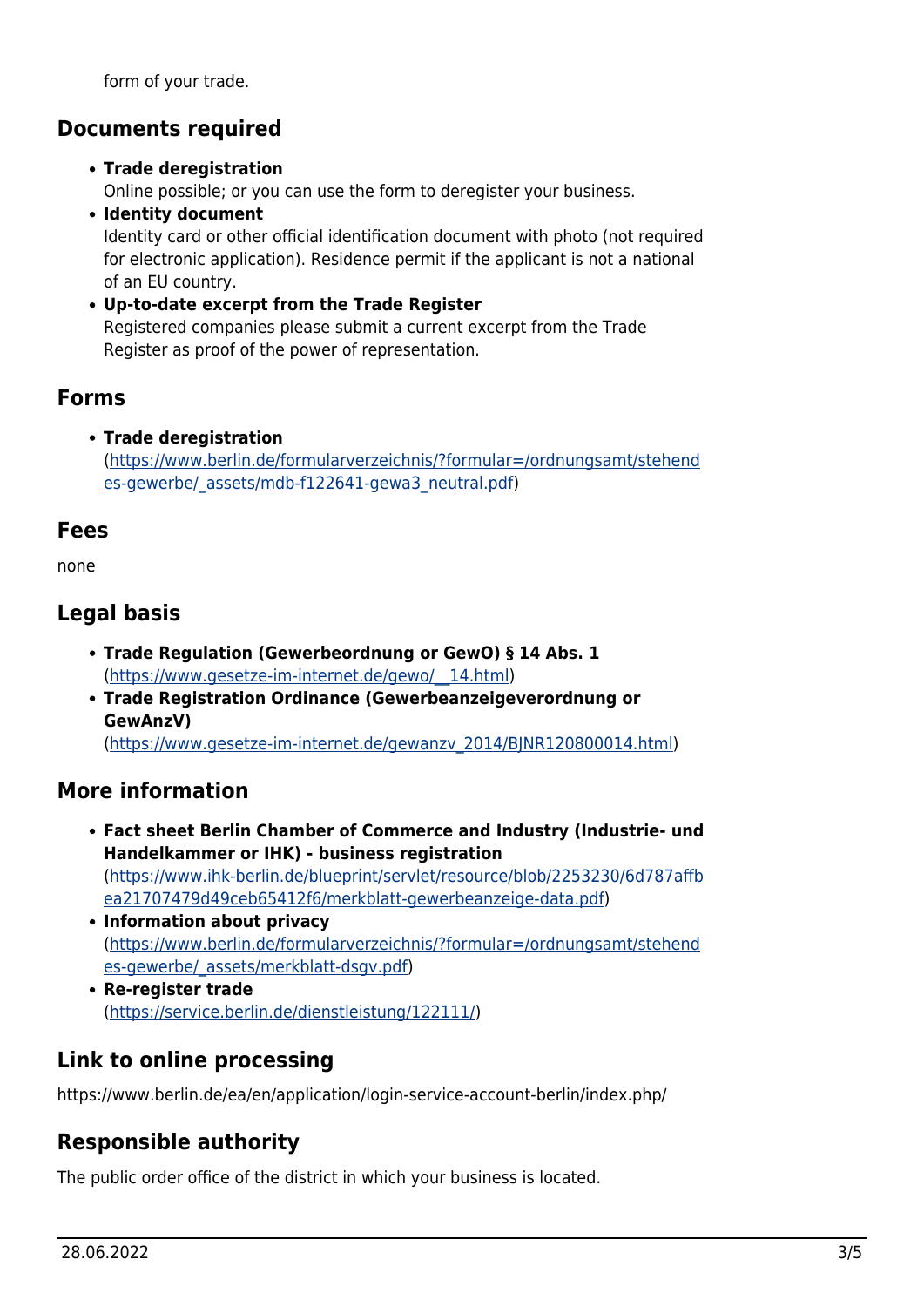### **Information on this location**

# <span id="page-3-0"></span>Ordnungsamt Charlottenburg-Wilmersdorf (Zentrale Anlauf- und Beratungsstelle des Ordnungsamtes Charlottenburg-Wilmersdorf)

### <span id="page-3-1"></span>**Address**

Hohenzollerndamm 174-177 10713 Berlin

# <span id="page-3-2"></span>**Contact**

Telephone: (030) 9029 - 29000 Fax: (030) 9029 - 29039 Internet: [http://www.berlin.de/ba-charlottenburg-wilmersdorf/verwaltung/aemter/ordnungsa](http://www.berlin.de/ba-charlottenburg-wilmersdorf/verwaltung/aemter/ordnungsamt/) [mt/](http://www.berlin.de/ba-charlottenburg-wilmersdorf/verwaltung/aemter/ordnungsamt/) E-mail: [ordnungsamt@charlottenburg-wilmersdorf.de](mailto:ordnungsamt@charlottenburg-wilmersdorf.de)

# <span id="page-3-3"></span>**Responsibility**

http://www.berlin.de/ba-charlottenburg-wilmersdorf/verwaltung/aemter/ordnungsa mt/zentrale-anlauf-und-beratungsstelle/

# <span id="page-3-4"></span>**Information on the address of this location**

Zugang über Mansfelder / Ecke Brienner Straße

### <span id="page-3-5"></span>**Barrier-free access**

Rollstuhlfahrer nutzen bitte den Eingang Mansfelder Straße 16/ Brienner Straße



[Explanation of symbols](https://service.berlin.de/hinweise/artikel.2699.php)

# <span id="page-3-6"></span>**Opening hours**

Monday: geschlossen Tuesday: 9 - 12 Uhr Wednesday: geschlossen Thursday: 13 - 16 Uhr Friday: geschlossen

# <span id="page-3-7"></span>**Changes in opening hours**

**ACHTUNG!!!**